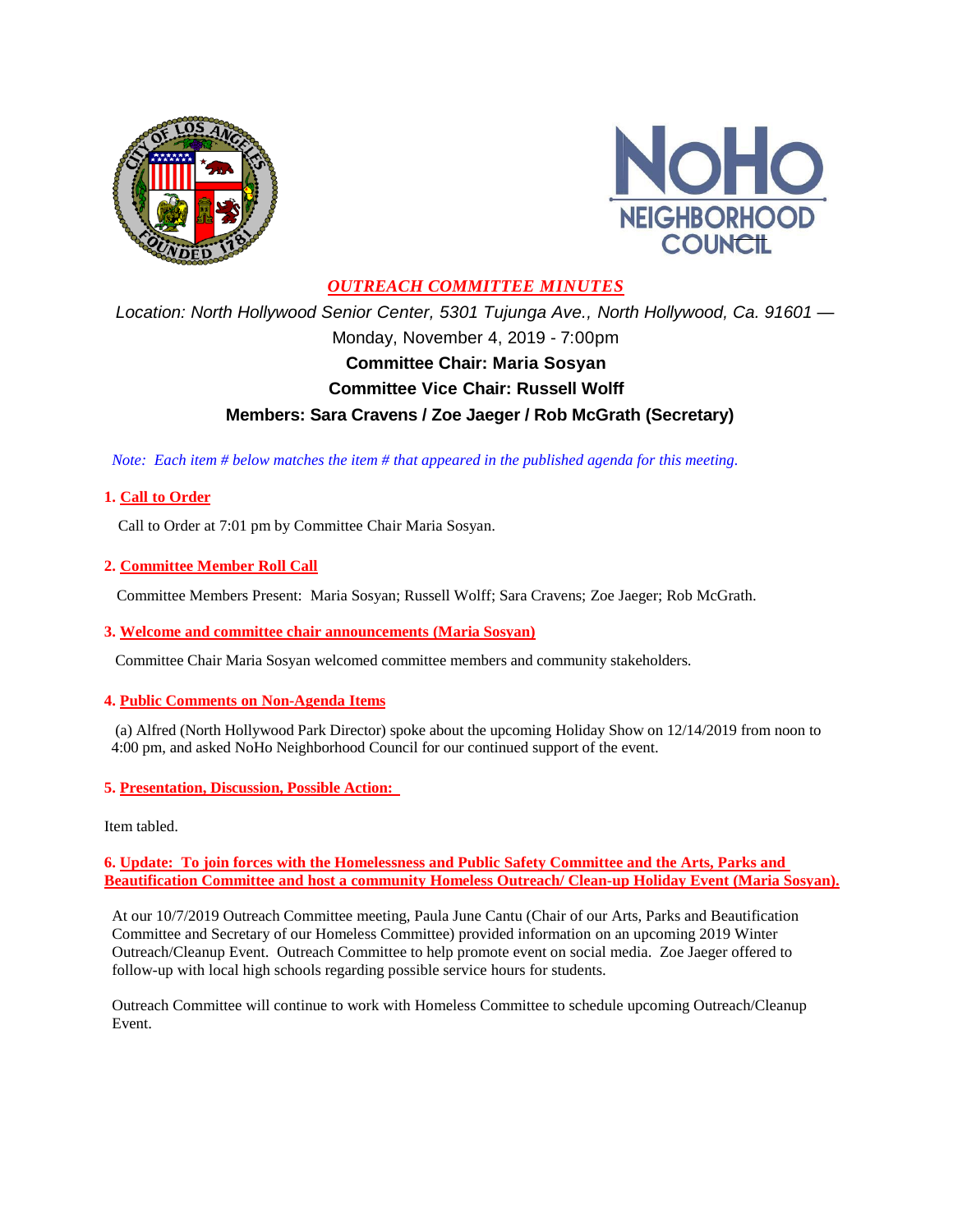**7. Update: May 5th is nationally recognized as "Missing and Murdered American Indians and Alaska Natives Awareness Day." In some U.S. counties composed primarily of Native American lands, murder rates of Native Americans are up to 10 times higher than the national average. In partnership with the Outreach Committee, the Arts, Parks and Beautification Committee is proposing an event on May 5th , 2020, also known as "Missing and Murdered Indigenous People Awareness Day" to help bring awareness to our community about this national issue that disproportionately affects Native Americans (Maria Sosyan).**

At our 10/7/2019 Outreach Committee meeting, Paula June Cantu provided information on a proposed event highlighting "Missing and Murdered Indigenous People Awareness Day" on May 5<sup>th</sup>, 2020 from 5pm to 8pm.

Arts, Parks and Beautification Committee will continue to work on this event to possibly include a documentary screening.

**8. Update: To create a "Certificate of Appreciation" to award to stakeholders, non-profits, and others, who make a contribution to our NoHo community. About two years ago, the Outreach Committee drafted a sample certificate, but we never implemented the program (Maria Sosyan).**

Item was tabled at our 10/7/2019 Outreach Committee meeting. DONE advised that it is okay for us to create and distribute "Certificates of Appreciation." Rob to work on developing a "fillable" PDF certificate for each NoHo Neighborhood Council committee chair.

**9. Update and Discussion: Website and digital correspondence via Mailchimp (Maria Sosyan).**

Our first digital correspondence via Mailchimp was distributed on 11/4/2019 to 338 stakeholders (see attached "Letter from the President"). The letter from NoHo Neighborhood Council President Paul Storiale welcomed community members, and encouraged stakeholders to share their voices and opinions with the neighborhood council.

**10. Presentation, Discussion, Possible Action: To create an online survey for our constituents, to be distributed during Q1 in 2020. In 12/2018, the NoHo NC conducted an online survey for stakeholder feedback on issues of concern for our community. 178 stakeholders participated in the online survey answering 26 questions regarding crime issues, homeless issues, development, transportation, etc.. (Rob McGrath).**

After committee discussion, Rob was asked to send draft of 2020 online survey questions to Maria to forward to Paul for his help with our online survey. Draft of "20 Questions for 2020" with sample data sent to Maria on 11/8/2019 by Rob.

**11. Presentation, Discussion, Possible Action: To draft promotional language for the 2020 Census Goodwill Ambassador initiative. (All).**

One stakeholder has already volunteered to assist as 2020 Census Goodwill Ambassador in North Hollywood. Outreach Committee will encourage others to also volunteer to assist with 2020 census.

**12. Update and Discussion: NoHo Community Mixer to be held in January 2020. Discussion on event ideas and venues. (All).**

Prior NoHo Neighborhood Council Community Mixers held on 6/17/2017 at Groundwork Coffee, and on 12/9/2018 at NoHo Plaza on Lankershim Boulevard near Magnolia. 2020 mixer to be held in mid-to-late January with catered food and beverages.

At our 9/3/19 Outreach Committee meeting, we discussed our goal is to raise awareness of NoHo Neighborhood Council. We have rental rates from TeaPop Tea House at 5050 Vineland near Otsego with 75-to-100 guests maximum. We are also considering other locations for our community mixer along Lankershim or Magnolia.

We continue to look at additional locations for our community mixer (possible dates are Saturday 1/18 or 1/25 in mid-afternoon). Additional discussion at upcoming Outreach Committee meetings. Russell offered to DJ the event. Rob suggested a NoHo Neighborhood Council tote bag as a possible giveaway at the event, and shared a draft of suggested tote bag artwork.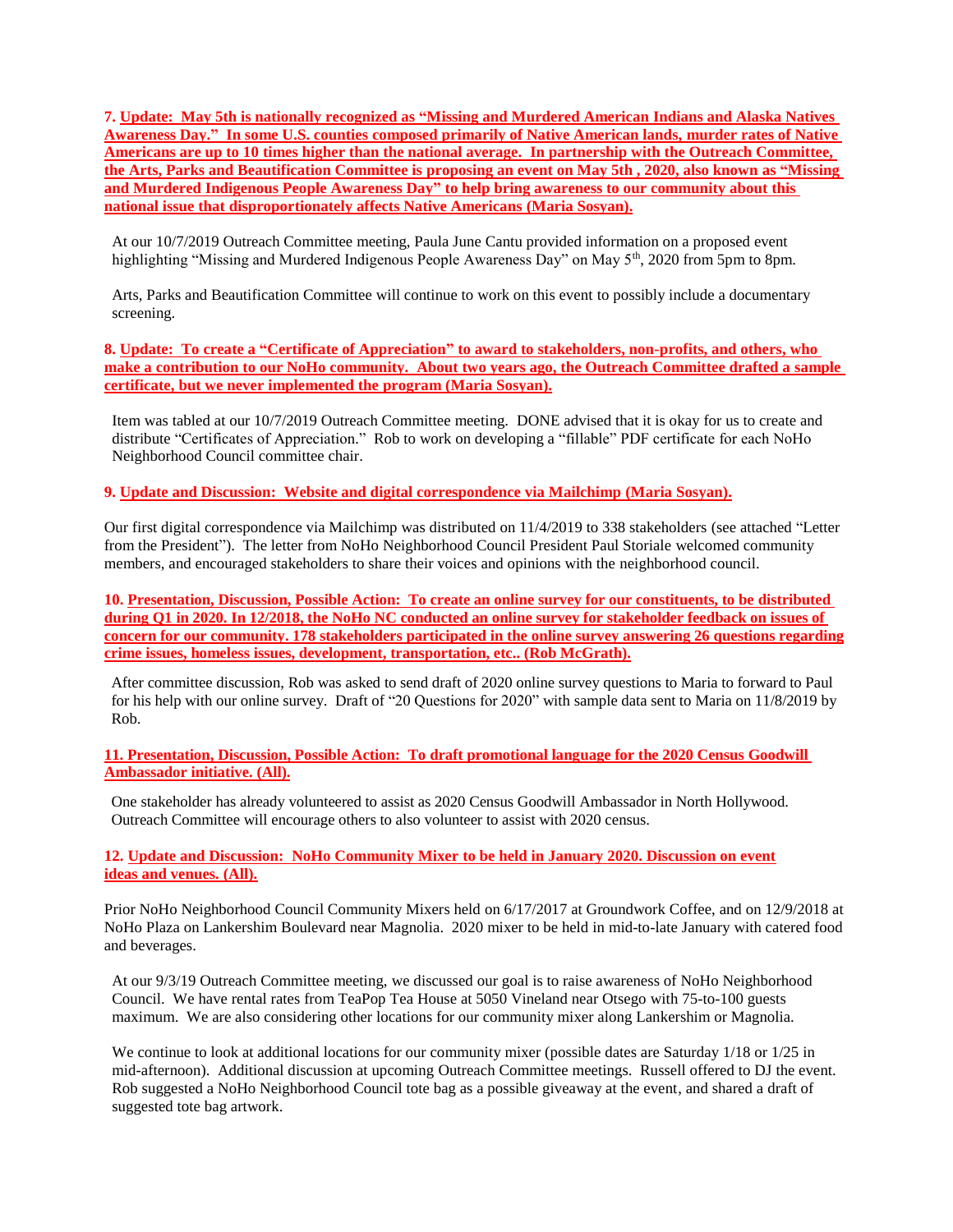#### **13. Review and approve October meeting minutes (Maria Sosyan).**

Item tabled for next Outreach Committee meeting.

#### **14. Committee Announcements (All).**

Stakeholders are encouraged to volunteer at local community kitchens during the upcoming Holiday Season.

Attendance at our 10/28/2019 "Special Community Board Meeting" with guest speakers Councilmember Paul Krekorian and Assemblymember Luz Rivas was the best of the past year for NoHo Neighborhood Council.

Rob shared a brief update on our neighborhood council usage of Nextdoor. NoHo NC had -2- Nextdoor postings in 9/2019; -7- Nextdoor postings in 10/2019 including meeting agendas and articles.

Current Average # of "Impressions" per NoHo Neighborhood Council posting including unique views, clicks, and opens = 520. 10/23/2019 posting on L.A. Metro "District NoHo" update = 752 "Impressions."

#### **15. Meeting Adjourned**

Meeting was adjourned at 8:05 pm by Committee Chair Maria Sosyan. Next Outreach Committee Meeting is scheduled for 12/2/2019 at 7:00 pm.

*The goals of the NoHo Neighborhood Council Outreach Committee include (1) To inform stakeholders about meetings and community projects; (2) To interact with stakeholders at events and learn more about their concerns; and (3) To encourage active participation from stakeholders who live, work, or have an interest in the NoHo neighborhood.*

#### THE FOLLOWING IS IN REGARDS TO ALL BOARD MEETINGS AND COMMITTEE MEETINGS

**REMOVAL WARNING:** ANY PERSON WHO INTERFERES WITH THE CONDUCT OF A NEIGHBORHOOD COUNCIL MEETING BY WILLFULLY INTERRUPTING AND/OR DISRUPTING THE MEETING IS SUBJECT TO REMOVAL. A PEACE OFFICER WILL BE REQUESTED TO ASSIST WITH THE REMOVAL BY THE NEIGHBORHOOD COUNCIL. ANY PERSONS WHO RESISTS REMOVAL BY A PEACE OFFICER IS SUBJECT TO ARREST AND PROSECUTION. Penal Code Section 403, Penal Code Section 602.1(b)

**PUBLIC INPUT AT ALL MEETINGS** – The public is requested to fill out a "Speaker Card" to address the Board on any agenda item before the Board takes an action on an item. Comments from the public on agenda items will be heard only when the respective item is being considered. Comments from the public on other matters not appearing on the agenda that are within the Board's jurisdiction will be heard during the General Public Comment period. Please note that under the Brown Act, the Board is prevented from acting on a matter that you bring to its attention during the General Public Comment period; however, the issue raised by a member of the public may become the subject of a future Board meeting. Public comment is limited to 1 minute per speaker, unless adjusted by the presiding officer of the Board.

**PUBLIC POSTING OF AGENDAS** – NoHo NC agendas are posted for public review as follows: North Hollywood Regional Library - 5211 Tujunga Ave. North Hollywood, Ca. 91601 Senior Citizens Center - 5301 Tujunga Ave. North Hollywood, Ca. 91601 www.NoHoNC.org

You can also receive our agendas via email by subscribing to L.A. City's Early Notification System at http://www.lacity.org/government/Subscriptions/NeighborhoodCouncils/index.htm

**THE AMERICAN WITH DISABILITIES ACT** - As a covered entity under Title II of the Americans with Disabilities Act, the City of Los Angeles does not discriminate on the basis of disability and, upon request, will provide reasonable accommodation to ensure equal access to its programs, services and activities. Sign language interpreters, assistive listening devices and other auxiliary aids and/or services, may be provided upon request. To ensure availability of services, please make your request at least 3 business days (72 hours) prior to the meeting you wish to attend by contacting Paul Storiale, Board President, via email paulstoriale@nohonc.org

**PUBLIC ACCESS OF RECORDS** – In compliance with Government Code section 54957.5, non-exempt writings that are distributed to a majority or all of the board in advance of a meeting may be viewed at our website: NoHoNC.org or at the scheduled meeting. In addition, if you would like a copy of any record related to an item on the agenda, please contact Paul Storiale, Board President, via email paulstoriale@nohonc.org

**RECONSIDERATION AND GRIEVANCE PROCESS** – For information on the NoHo NC process for board action reconsideration, stakeholder grievance policy, or any other procedural matters related to this Council, please consult the NoHo NC Bylaws. The Bylaws are available at our Board meetings and our website www.NoHoNC.org.